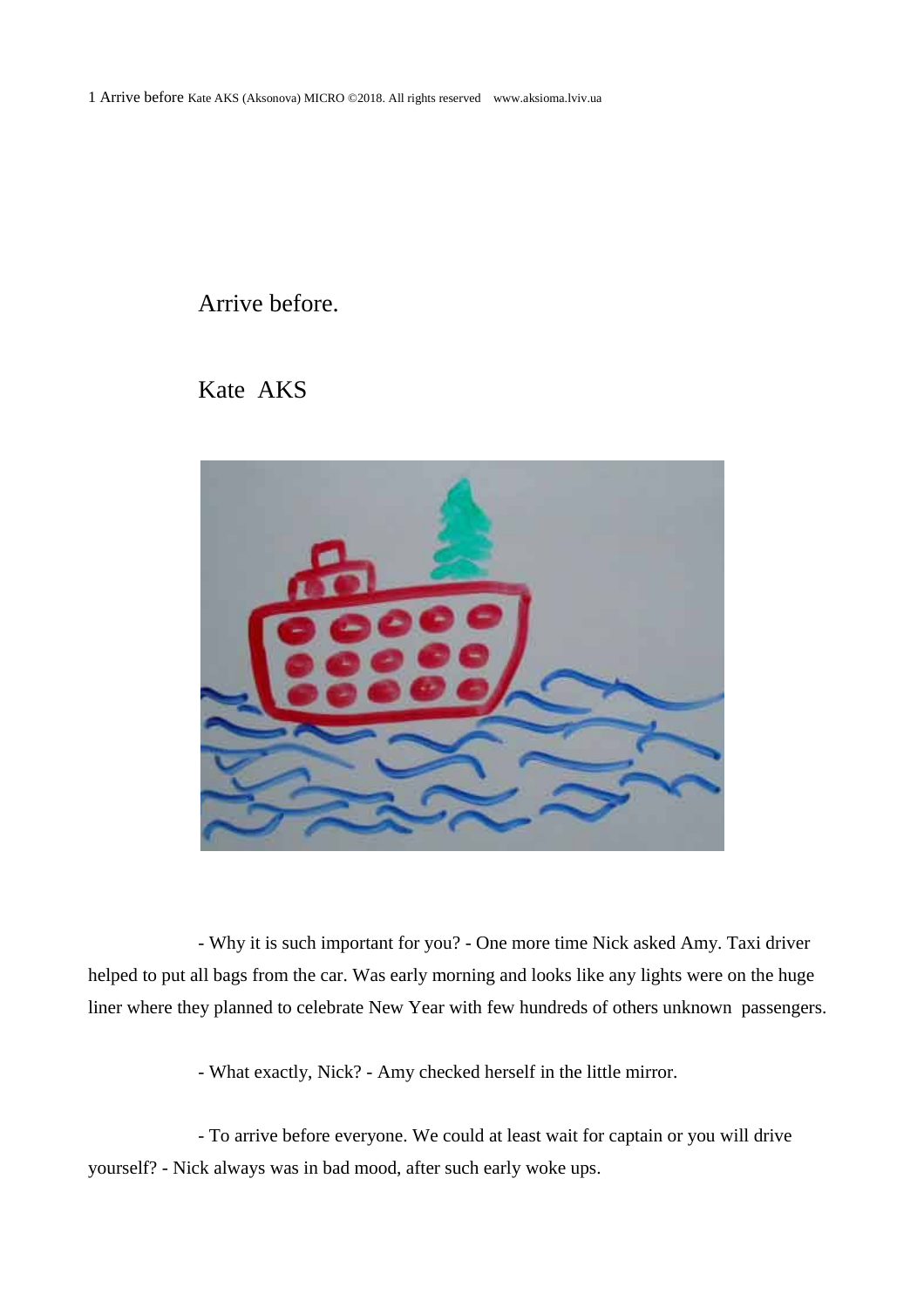- I checked everything. From 7 o'clock in the morning.

- Amy, but this doesn't mean that in ten minutes after 7 they close doors for passengers and be in the middle of the sea. - Nick already lost hope to find explanation why they should spend first New Year celebration as married couple on this ship. He proposed to her different options, which were more expensive and he could afford it. Amy made her mind and now they were there.

- Can I help you? - Steward from the ship almost run to them. They waited clients, but such early one were rare.

Amy put back on her face enormous sunglasses.

- Sure. - Said Amy in unrecognisable voice.

\*

At eleven there already were few passengers on the deck with loungers.

- How about sunbath? - Asked Amy when stood up from bed. Nick already was in better mood and agreed.

After few minutes, at the deck, with excitement he looked how literally unwrapped herself Amy. She put away hat with big borders, sunglasses and now pareo.

- Could I propose to you cocktails? - Quickly came to them steward. Smiled politely to Nick and turned to his wife. - Amy?

- Percy? Glad to see you again. - With calmness of answer, Nick understood that Amy rehearsed this lines few times. - Are you still here?

- Yes, Amy.